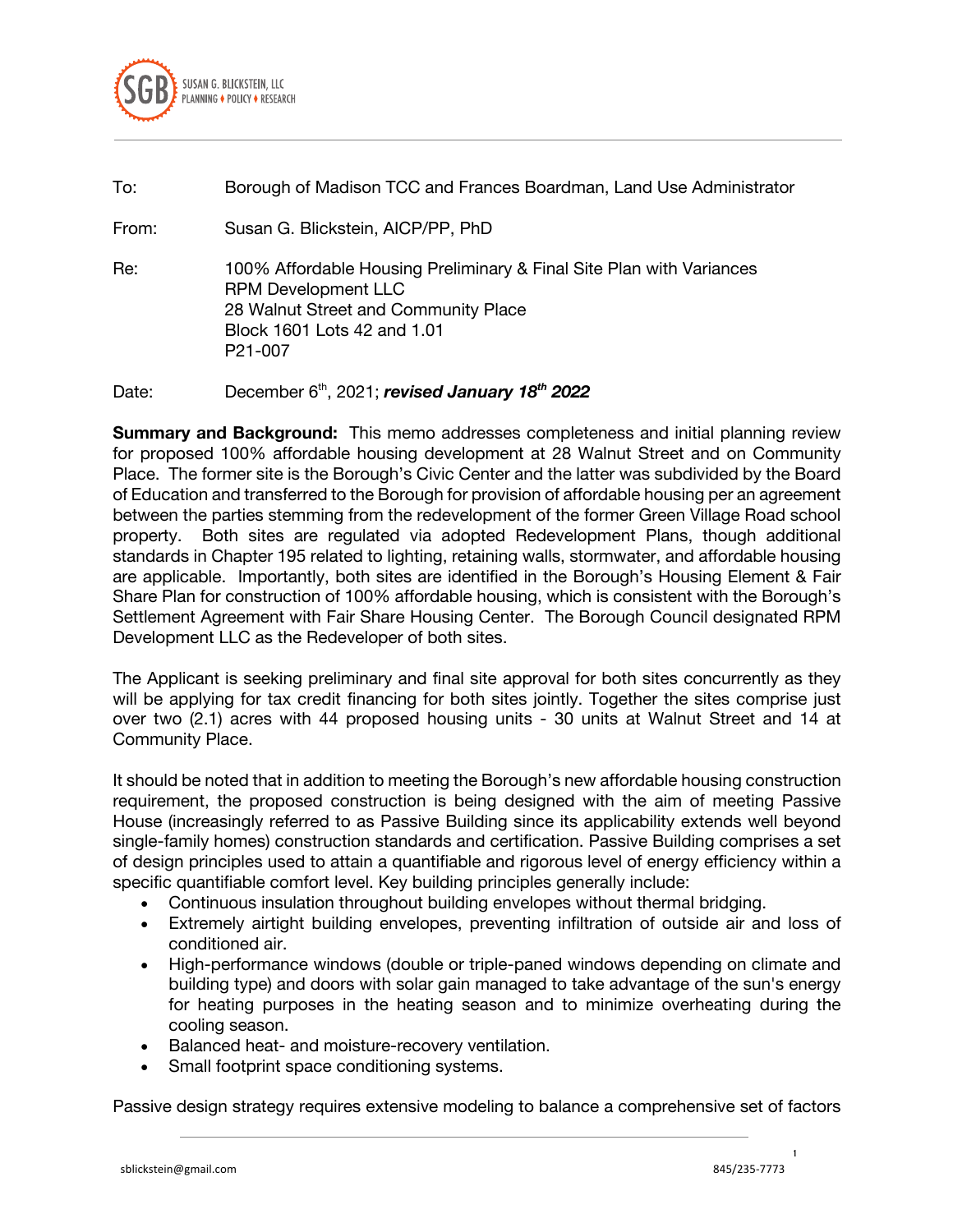

including heat emissions from appliances and occupants to keep the building at comfortable and consistent indoor temperatures throughout the heating and cooling seasons. As a result, passive buildings offer tremendous long-term benefits in addition to energy efficiency and resiliency, including low utility costs for residents.

As the plans may not fully reflect the green building standards being pursued by the Applicant, testimony should be provided on the proposed building standards relative to passive house design, solar/solar ready provision, electric ready/electric systems, provision of EV charging/conduit consistent with NJ law and Madison's ordinance, and other green building and sustainable design techniques under consideration.

**Information Submitted/Reviewed**: We have received and reviewed the following information provided by the applicant:

- 1. Borough of Madison Application for Development with Attachments.
- 2. Checklists A, C and D.
- 3. Borough of Madison Technical Escrow Review Agreement dated 10/25/2021.
- 4. Zoning Requirements & Identifications of Variances Form.
- 5. Draft public notice.
- 6. Existing conditions photographs.
- 7. 200' lists dated 9/15/2021.
- 8. Environmental Checklist dated 10/12/201.
- *9.* Environmental Impact Statement prepared by Shore Point Engineering, LLC dated 9/10/2021 *and most recently revised 12/21/21.*
- 10. ALTA Commitment for Title Insurance.
- 11. Prior resolutions of approval for 28 Walnut Street.
- 12. Traffic Impact Study prepared by McDonough & Rea Associates, Inc. dated 9/14/2021.
- 13. Stormwater Management Report prepared by Shore Point Engineering, LLC dated 9/10/2021.
- 14. Boundary and Topographic Survey for 28 Walnut Street prepared by J. Peter Borbas dated 6/1/2015, consisting of one sheet.
- 15. Boundary and Topographic Survey for Block 1601, Lot 1.01 (Community Place) prepared by DPK Consulting dated 8/20/2021.
- 16. Site Plan Drawing set prepared Shore Point Engineering, LLC dated 9/12/2021 consisting of 22 sheets, *most recently revised 12/21/21*.
- 17. Architectural Drawing set prepared by Ingelse Architecture + Engineering dated 10/12/2021 consisting of *fifteen (15) sheets, most recently revised 12/21/21.*
- *18. Response to Comment letters from Kevin Shelly, PE of Shore Point Engineering, LLC dated 12/27/21, one addressing Dennis Harrington's letter of 12/8/21 and one addressing Susan Blickstein's memo of 12/6/21.*
- *19. Supplemental Traffic Impact letter prepared by Jay S. Troutman, Jr, PE of McDonough & Rea Associates, Inc. dated 12/22/21.*

**Completeness**: The application as received by this office *is complete based on the revised materials.*

 $\mathfrak{p}$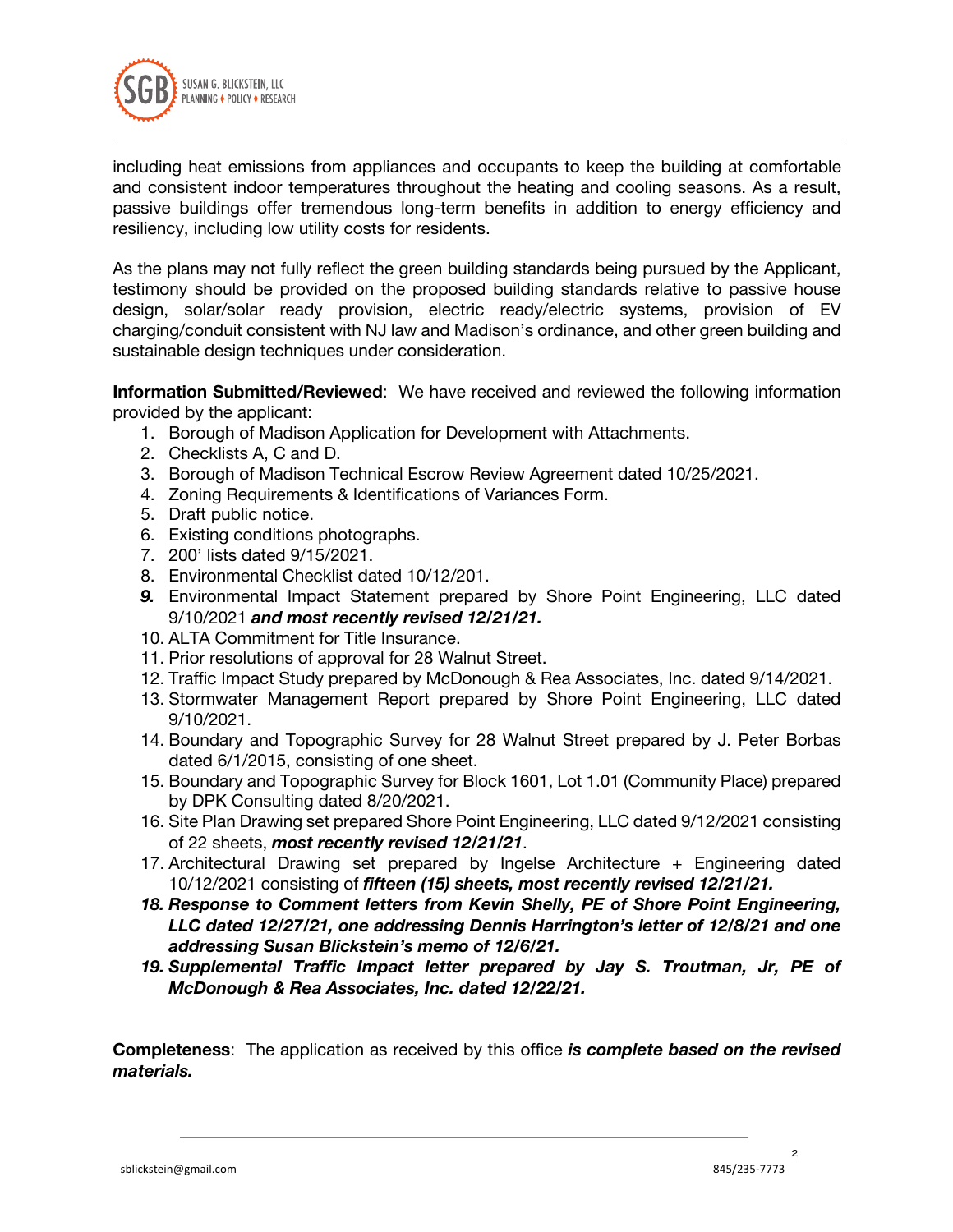

## *Checklist C:*

Item 30: Provisions for energy conservation is noted as not applicable, yet the Environmental Checklist refers to a number of energy conservation measures, including Passive House construction standard, solar ready installation, and LED light fixtures with photocells. This conflicts with the EIS which mentions only meeting or exceeding Energy Star requirements. *Addressed.*

Item 35: The Borough's requirements for TIS contents in section 195-20G include traffic crash data and analysis for the most recent three-year period, including all crashes involving pedestrians and bicyclists. *Addressed.*

Additionally, the Redevelopment Plans for both sites require color renderings be submitted at the time of site plan application. *Addressed.*



Existing Walnut Street property. Source: Google Earth (2021).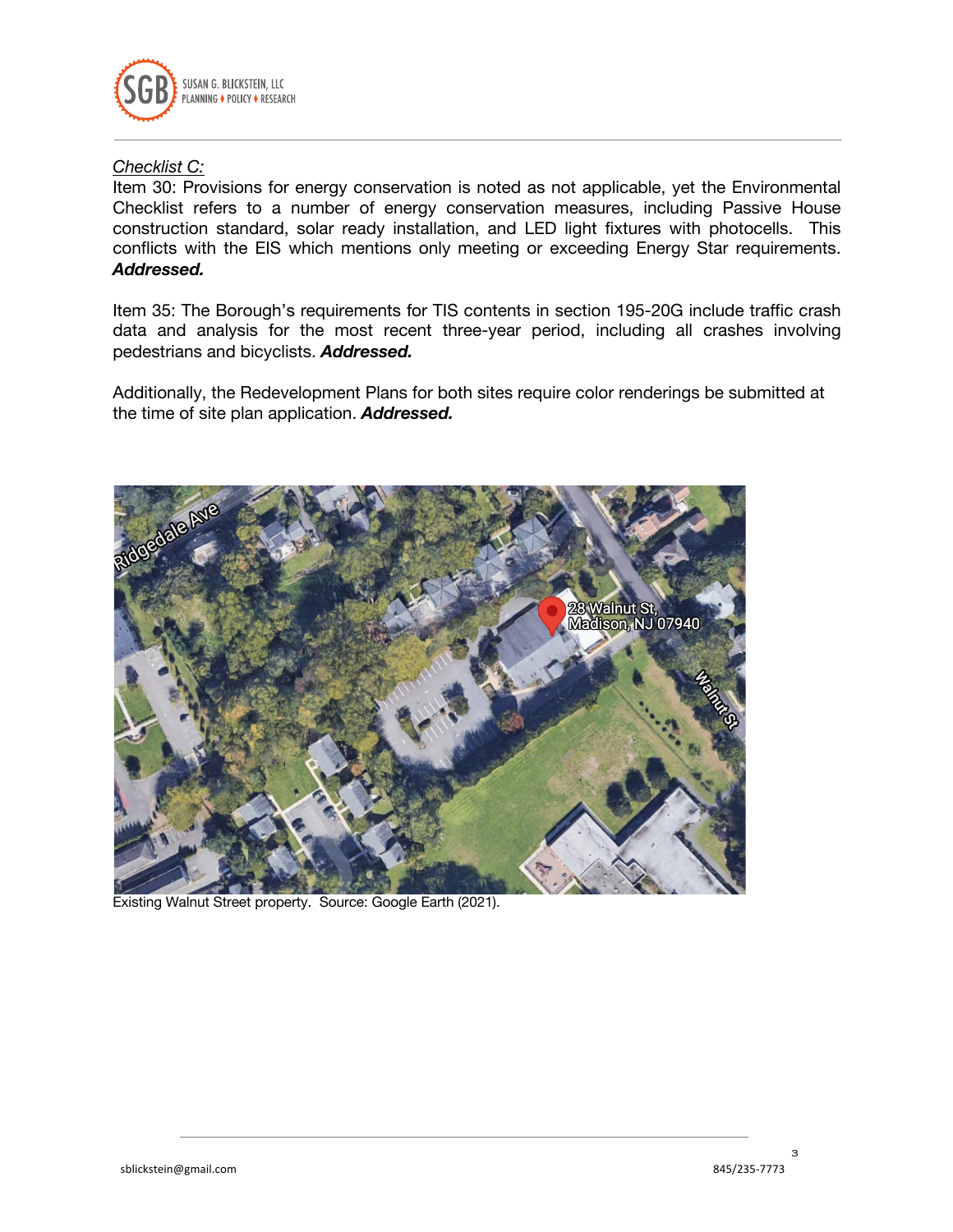



Existing Community Place property.

#### **Master Plan**

The Borough's 2021 Housing Element & Fair Share Plan commits the Borough to addressing its third round affordable housing obligation using existing units, overlay zoning and the construction of Borough-sponsored 100% affordable housing at 28 Walnut Street and Community Place.

## **28 Walnut Street Redevelopment Plan**

The Civic Center property is governed by a redevelopment plan that permits 100% affordable multi-family development. A total of 30 units are proposed in four buildings at 28 Walnut Street, along with 45 off-street parking spaces, stormwater, lighting and landscaping improvements. A central green space is proposed in the site's interior. A 992 square foot community room is proposed in the two-story building fronting Walnut Street.

Landscaping is proposed along the Walnut Street frontage, between Buildings C and D in the site's interior, along the building foundations and integrated into a vegetated swale behind Building D at the rear of the site. Importantly the site plan exceeds the minimum required landscaped area of 20%, though an impervious coverage variance is required. A total of 34 trees and 179 shrubs are proposed along with various grasses, groundcovers and perennials.

According to the Redevelopment Plan, lighting intensities shall be the minimum required to adequately light the site; freestanding lights in parking areas (base plus pole) shall not exceed 16 feet tall and pedestrian lights are capped at 10 feet. Proposed light fixture mounting heights comply with these standards and range from 42" high bollards, 10' high pole mounted lights and 8' high mounted building sconces. The fixtures closest to Walnut Street are 42" tall bollards.

| <b>Standard</b>            | <b>Required</b>              | <b>Proposed</b>                |
|----------------------------|------------------------------|--------------------------------|
| Height                     | 3 stories/36.5'              | 2 stories-3 stories/22-32.5'   |
| Setbacks                   | 45' Walnut; 20'side; 30'rear | 21.3' Walnut; 20'side; 30'rear |
| <b>Impervious Coverage</b> | 70%                          | 72.6%                          |

Key standards in the plan are noted in the table below.

 $\overline{A}$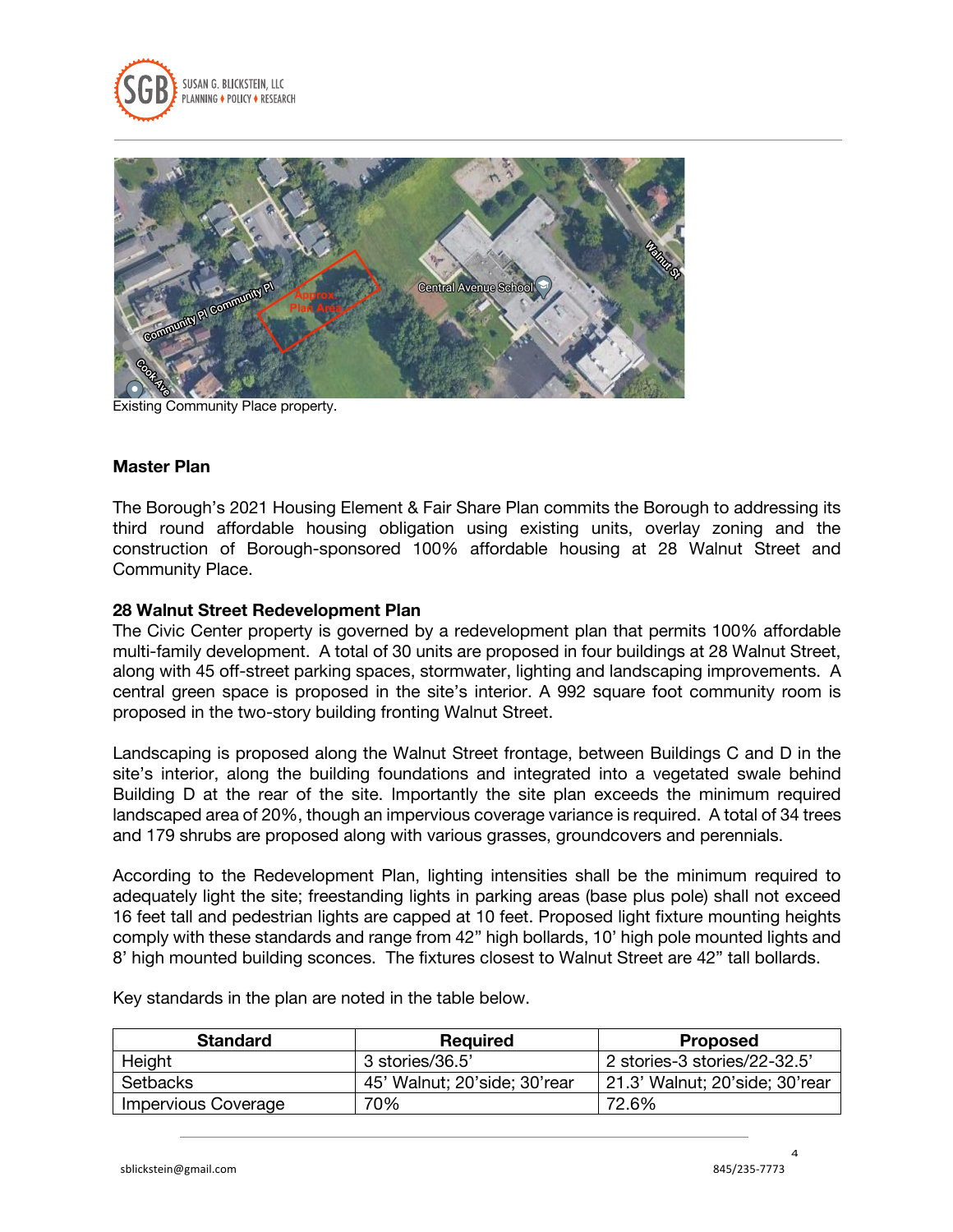

| <b>Building Coverage</b>  | 55%                       | 32.7%                |
|---------------------------|---------------------------|----------------------|
| <b>Maximum Units</b>      | $30 - 40$                 | 30                   |
| <b>Off-street Parking</b> | 60 spaces (54 w/ EVSE/MR) | 45 spaces            |
| Minimum Landscaped Area   | 20%                       | 27.4%                |
| Bicycle parking           | 0.50 per unit             | Applicant to provide |

In addition to the above standards, half the parking is required to be within or under principal structures.

Testimony should be provided for the following relief:

- Setback on Walnut Street: 21.3 feet to the front property line and 30 feet to Walnut Street. It should be noted that the building proposed along Walnut Street is two-stories in height rather than three stories.
- Impervious coverage: 72.6 proposed. The Applicant should explore the use of porous paving options on pedestrian walkways to off-set this relief.
- Off-street parking is governed by the NJ RSIS. It should be noted that the Redevelopment Plan supports a waiver request due to "the site's proximity to the downtown, community services and transit." Provision of EVSE/Make-Ready electric charging spaces *reduces the extent of the waiver being sought from a delta of 15 spaces to 9 spaces.*
- Side yard landscaped buffer requirements are not met though the existing dense buffer on the Board of Education property will remain and a fence proposed atop the retaining wall on the opposite side yard will provide some visual screening.
- The Redevelopment Plan initially envisioned a much larger building with elevator service; as a result, elevator service is included in the Redevelopment Plan.
- A community room with at least 1,200 square feet of floor area is required; a 992 square foot community room is shown, which appears reasonable given that the site plan calls for 30 units rather than the maximum of 40 units.
- *Landscaping within parking lot is less than 10%.*
- *To exceed light spillage (over .1 fc) at property lines.*

#### **Community Place Redevelopment Plan**

A total of 14 units are proposed at Community Place along with 21 parking spaces and associated grading, landscaping, stormwater and lighting improvements.

| <b>Standard</b>            | <b>Required</b>             | <b>Proposed</b>      |
|----------------------------|-----------------------------|----------------------|
| Height                     | 35' maximum                 | 30'                  |
| <b>Setbacks</b>            | 35' front, 6' rear, 4' side | 50', 6.1', 4.1'      |
| <b>Impervious Coverage</b> | 80%                         | 79.3%                |
| <b>Building Coverage</b>   | 40%                         | 34.9%                |
| <b>Maximum Units</b>       | 14                          | 14                   |
| <b>Off-street Parking</b>  | 21 spaces (19 w/EVSE/MR)    | 21 spaces            |
| Minimum Landscaped Area    | 15%                         | 20.7%                |
| Bicycle parking            | 0.50 per unit               | Applicant to provide |

5

•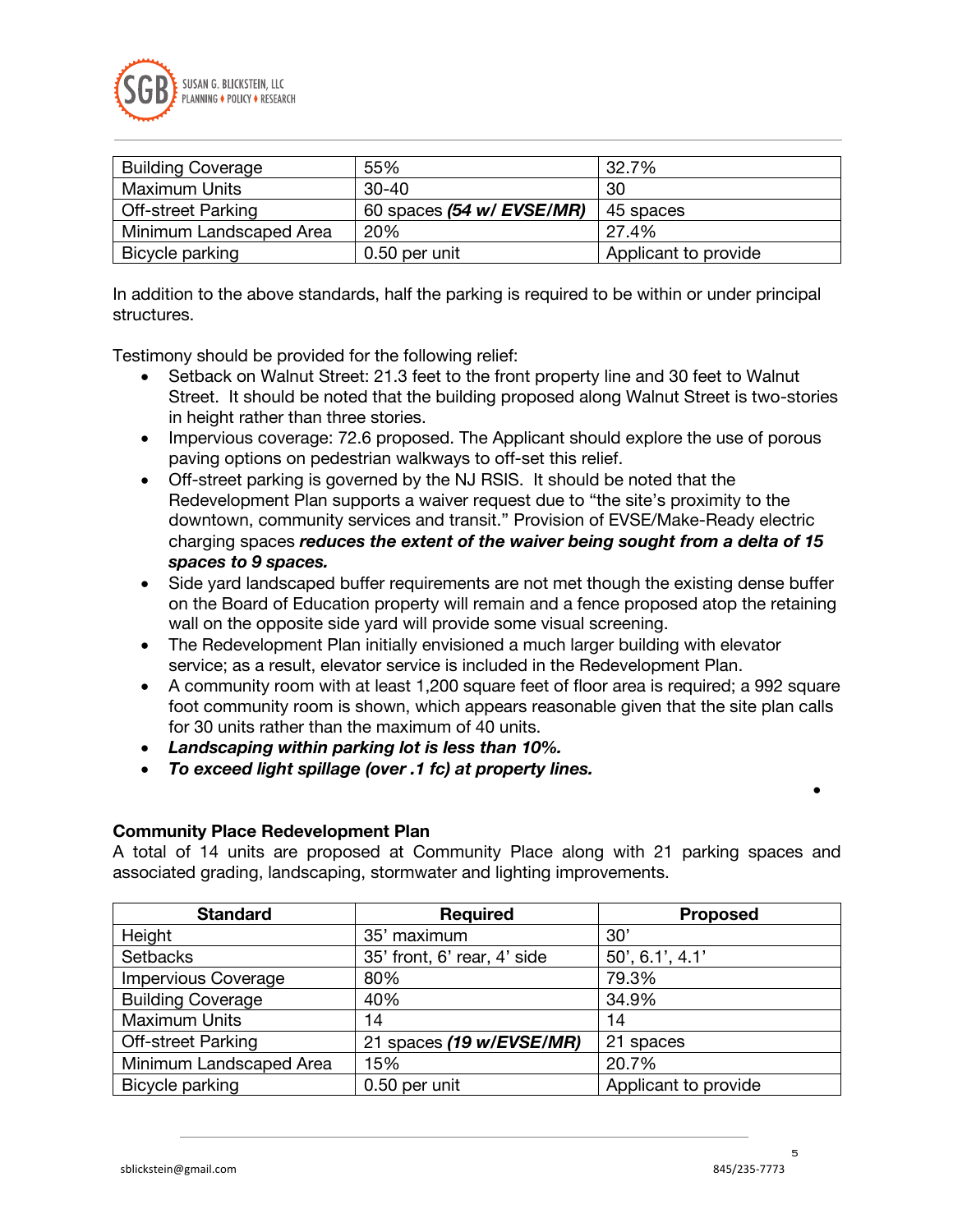

# *Testimony should be provided for the following relief:*

- *Parking lot screening.* The location of the parking in front of the building (facing Community Place) makes screening it from public view infeasible.
- *Landscaping within parking (10% required).*
- *To exceed light spillage (over .1fc) at property lines.*
- *Landscaping within interior side yards between buildings.*

## **Comments:**

- *1.* It would be helpful to have a building key map on the cover of the architectural plan set. *Addressed.*
- *2.* Testimony should be provided on proposed method of hauling solid waste and recycling. *Applicant indicates a private hauler will be used.*
- *3.* Bicycling parking should be addressed. *Applicant indicates they will comply with this requirement.*
- *4.* Average unit sizes are as follows: at least 600 square feet for one-bedroom units, 850 square feet for two-bedroom units and 1,150 square feet for three-bedroom units. The Applicant should provide average unit size documentation. *Addressed.*
- *5.* The site layout plan for 28 Walnut Street notes that a three story building is proposed along the site's frontage; the architectural plans and elevations clearly show two stories. The civil and architectural plans should be verified for consistency and corrected as needed. *Addressed.*
- 6. State and local ordinances require minimum provision of EVSE/Make-Ready Parking Space as a condition of preliminary site plan approval, as follows:
	- a. At least 15% of required off-street parking spaces shall be Make-Ready and EVSE shall be in installed in at least one-third of the 15 percent of Make- Ready parking spaces;
	- b. Within three years following the date of the issuance of the certificate of occupancy, install EVSE in an additional one-third of the original 15 percent of Make-Ready parking spaces; and
	- c. Within six years following the date of the issuance of the certificate of occupancy, install EVSE in the final one-third of the original 15 percent of Make-Ready parking spaces.
	- d. Throughout the installation of EVSE in the Make-Ready parking spaces, at least five percent of the electric vehicle supply equipment shall be accessible for people with disabilities.

In addition, a parking space prepared with EVSE or Make-Ready equipment counts as two parking spaces for the purpose of complying with minimum parking requirement with a maximum reduction of 10 percent of the total required parking. The Applicant should update the parking calculation accordingly based on meeting the EVSE/Make-Ready requirements. *Addressed.*

- *7.* Roof plans are required that show dimensions and heights of all appurtenances and any proposed screening. Sections should also be provided showing sight lines to mechanicals from various vantage points. *Addressed.*
- *8.* The Redevelopment Plans require parking areas, solid waste storage, sheds and other accessory structures to be screened from view with landscaping, fencing or a